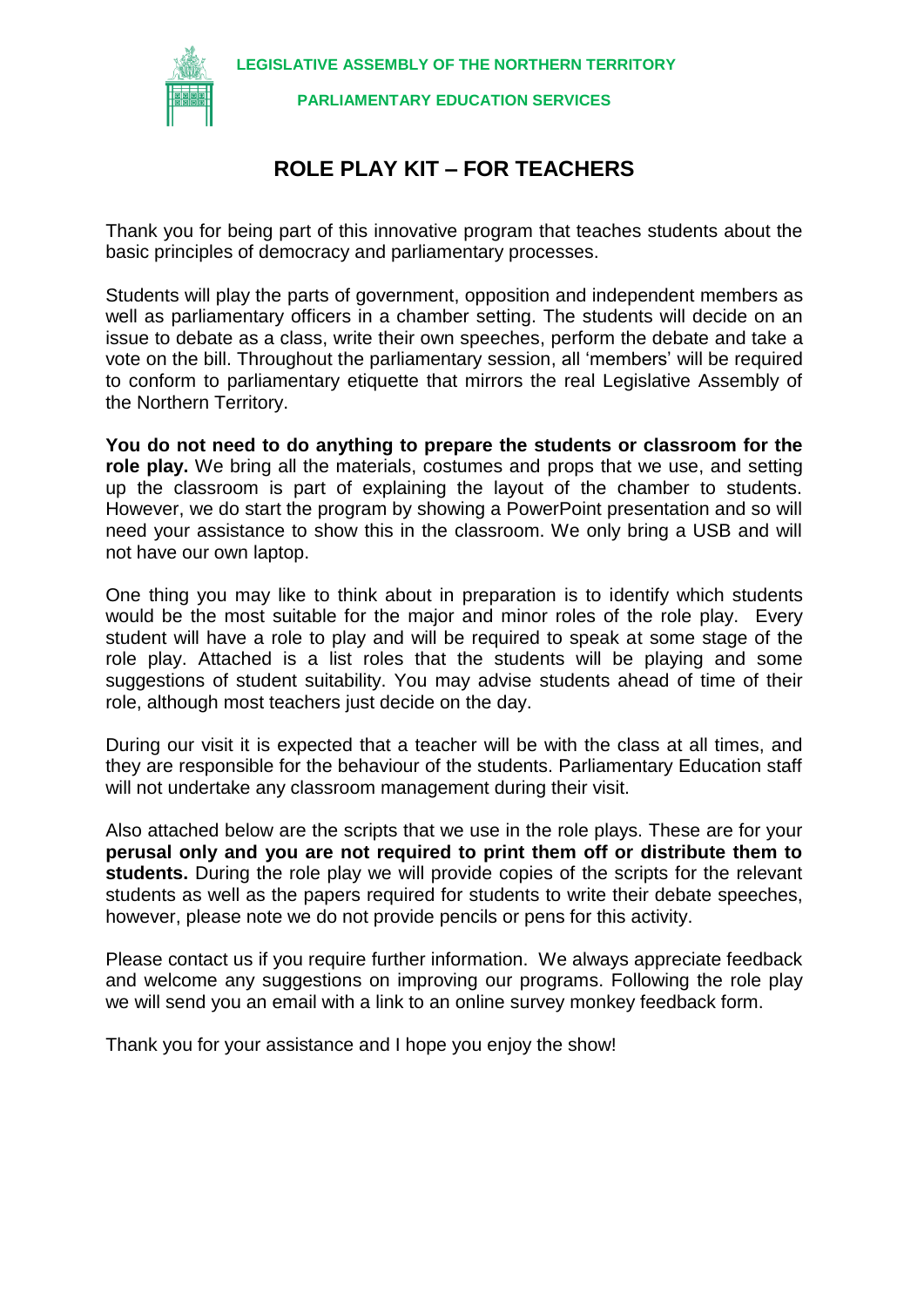| <b>ROLE</b>                               | <b>REQUIREMENTS</b>                                                                                                                                                                                                                                                                                                                   |
|-------------------------------------------|---------------------------------------------------------------------------------------------------------------------------------------------------------------------------------------------------------------------------------------------------------------------------------------------------------------------------------------|
| <b>SPEAKER</b>                            | The Speaker is to keep order in Parliament. This role has a script so<br>the student should be comfortable reading on cue at a good volume,<br>but unlike the members, the Speaker does not have to write their<br>own speech.                                                                                                        |
| <b>CLERK</b>                              | The Clerk will be reading the title and approx. a one sentence<br>description of the bill. This is a minor speaking role and would suit<br>students who are reluctant to address the class. The Clerk does not<br>have to write a speech.                                                                                             |
| <b>DEPUTY CLERK</b>                       | The Deputy Clerk will be reading the Standing Orders of Parliament.<br>It is quite a long script so the student should be fairly comfortable<br>reading aloud at a good volume. The Deputy Clerk does not have to<br>write a speech.                                                                                                  |
| <b>SERJEANT-AT-</b><br><b>ARMS</b>        | The Serjeant-at-Arms carries the mace into Parliament and<br>announces the Speaker as he/she enters the Chamber. This is the<br>smallest speaking role and would suit a student who is reluctant to<br>address the class. There is a great costume for the Serjeant-at-Arms<br>to dress up in and they do not have to write a speech. |
| <b>CHIEF MINISTER</b>                     | The Chief Minister has a small script to read out in addition to the<br>speech they will be required to write. The Chief Minister will open the<br>debate and read their speech first so needs to be quite confident in<br>addressing the class.                                                                                      |
| <b>GOVERNMENT</b><br><b>MEMBERS</b>       | All government members are required to write their own speech and<br>read it aloud to the class. There must be more government members<br>than opposition members. The must vote with the government.                                                                                                                                 |
| <b>LEADER OF THE</b><br><b>OPPOSITION</b> | The Leader of the Opposition has a very small additional script to<br>read, along with their own written speech. They will be the first on the<br>opposition side to speak.                                                                                                                                                           |
| <b>OPPOSITION</b><br><b>MEMBERS</b>       | All opposition members are required to write their own speech and<br>read it aloud to the class. They must vote with the opposition.                                                                                                                                                                                                  |
| <b>INDEPENDENT</b><br><b>MEMBERS</b>      | There may be one or two independent members. They will need to<br>write their own speech, but can choose which side they will support.                                                                                                                                                                                                |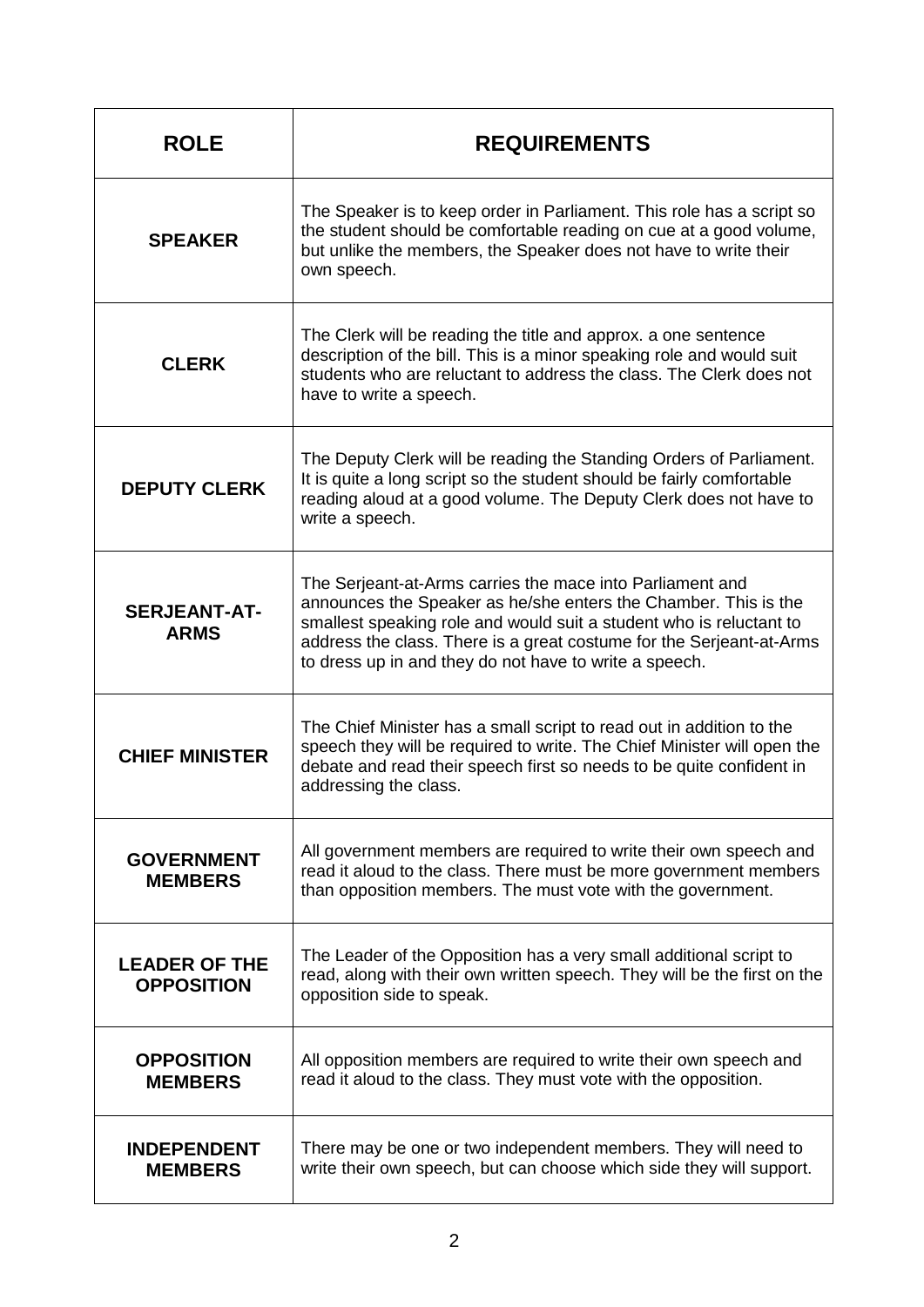

#### **GOVERNMENT MEMBER SPEECH**

Thank you Madam/Mr Speaker. I support this bill because





## **OPPOSITION MEMBER SPEECH**

Thank you Madam/Mr Speaker. I do not support this bill because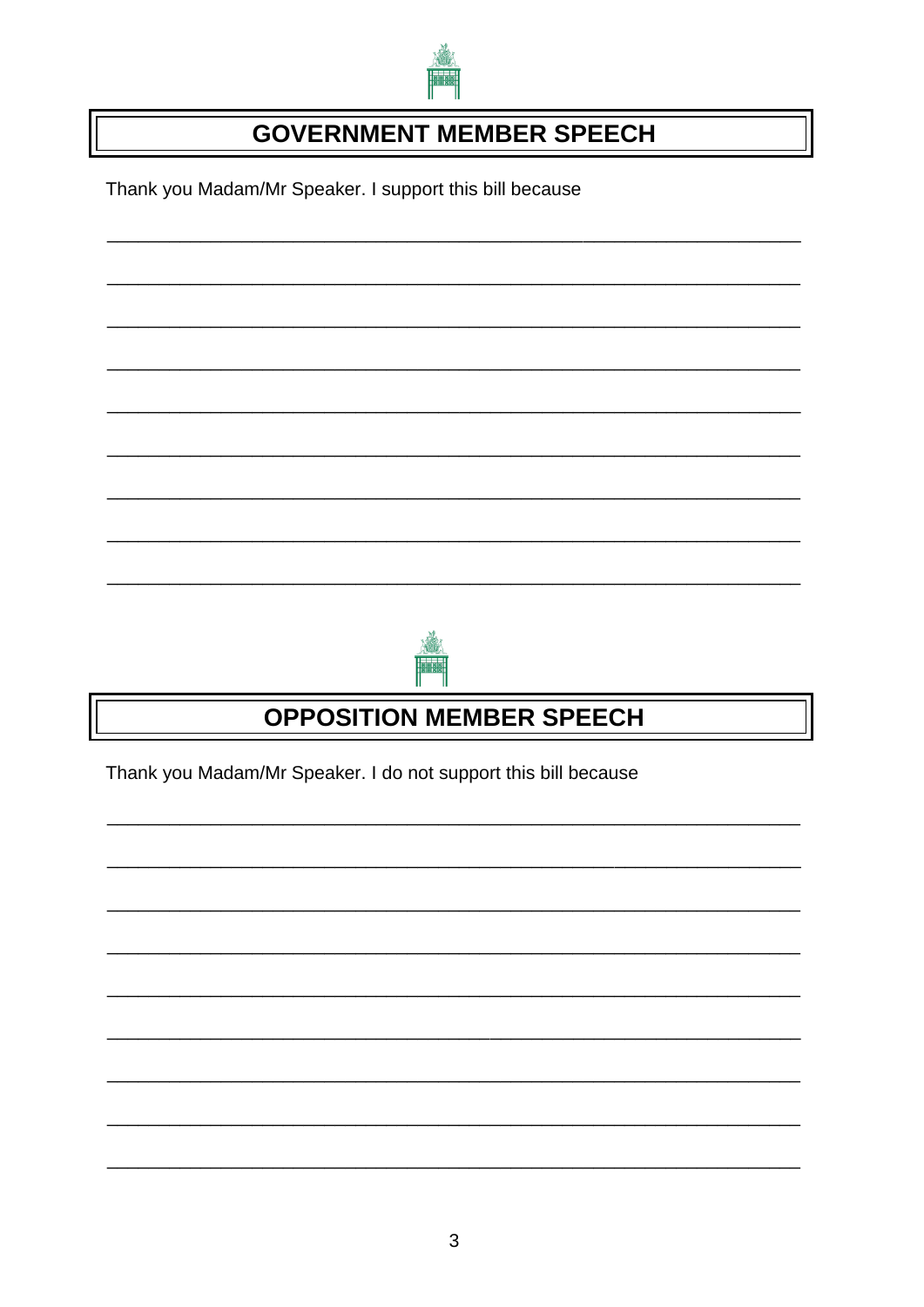#### **SPEAKER'S SCRIPT**



*The Serjeant-at-Arms will escort you into the Parliament. When you get to your desk, nod to both sides then say:*

**Members, please be seated.**

*Sit down, wait for Members to sit and for mace to be put on table.*

**Parliament is now in session. Deputy Clerk, please read the Standing Orders of the Chamber.**

*When Deputy Clerk sits down you say:*

**Clerk, please read the Bill.**

*When the Clerk sits down you say:*

**I now call on the Chief Minister to introduce the Bill.**

*The Chief Minister will stand. The Chief Minister will introduce the Bill and read their speech. When they sit down you say:*

**I now call on the Leader of the Opposition.**

*The Leader of the Opposition will stand and read their speech. When they sit down you say:*

**Any member who would like to speak further on this Bill, please stand.** 

*Choose the member who stands first by saying.*

**I call the Member for** (Say the first name of the student)

*After they finishes speaking, keep repeating*

**Any member who would like to speak please stand.**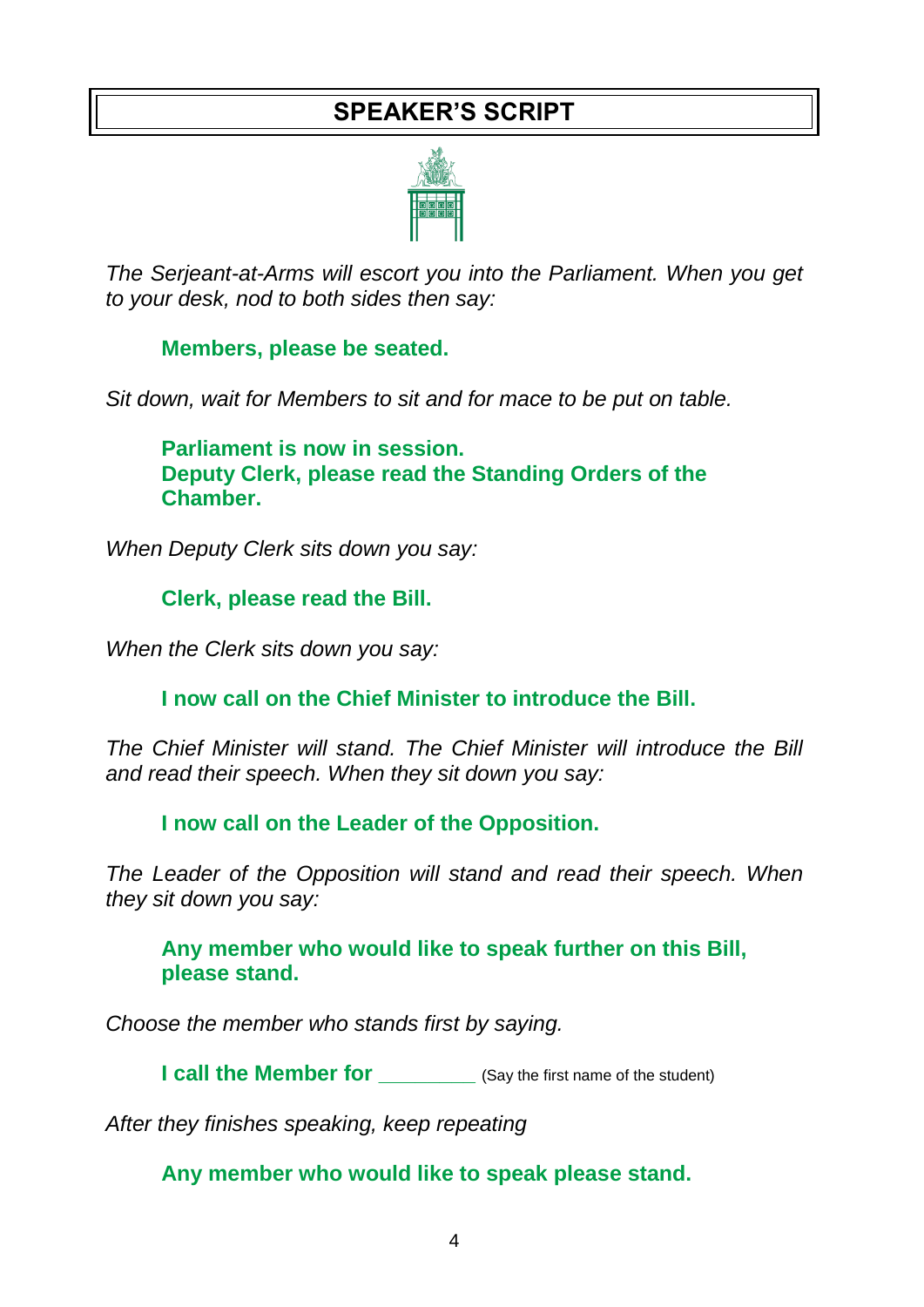*After all willing members read their speeches, you say:*

#### **I call the Chief Minister again.**

*The Chief Minister will read their script.* 

*When Chief Minister sits down you say:*

**Members of Parliament, a vote on the Bill will be taken.**

**Those who agree say 'Aye'** *(pronounced 'eye')*

*Wait for Members to say 'Aye'*

**Those who disagree say 'No'**

*Wait for Members to say 'No'*

**I think the Ayes have it.**

*The Leader of the Opposition will call for a division*

**Division is required. Deputy Clerk, please ring the bells.**

**Those who support the Bill move to the right and those who oppose the Bill move to the left.**

**Clerks, please count the votes and report back to me.**

*Record the results in the correct spaces below:*

**Members, please be seated.**

**Results of the division: The number of votes FOR the Bill is \_\_\_\_\_\_\_\_\_\_\_\_ The number of votes AGAINST the Bill is \_\_\_\_\_\_\_\_\_\_\_\_**

**The Bill has/has not passed.**  *(Choose side with most votes)*

*If the bill has passed, then say:*

**Clerk, please read the Bill.**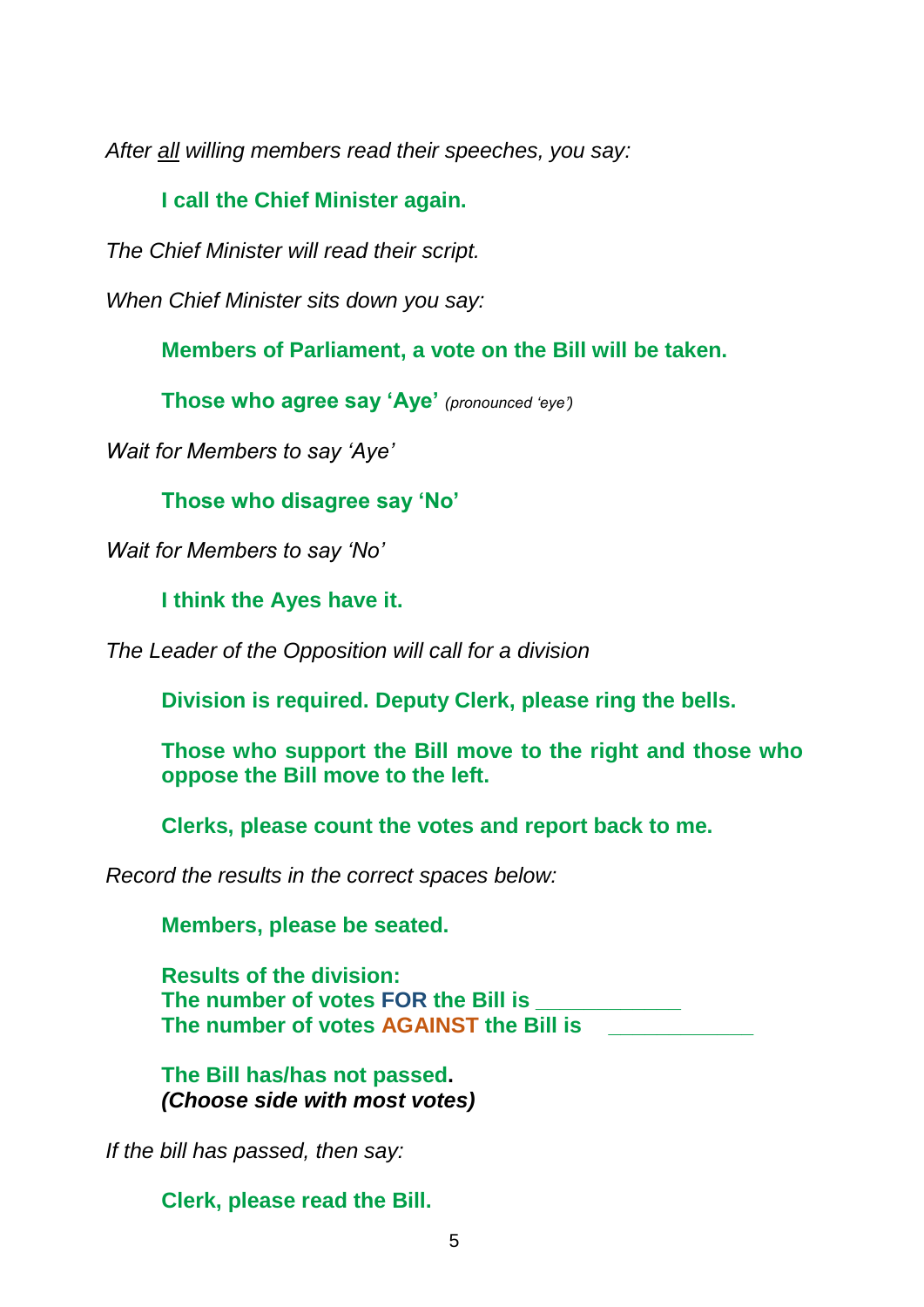#### **CHIEF MINISTER'S SCRIPT**



*You will be the first member to speak in the debate. When the Speaker tells you, stand up and begin your speech like this:*

**Thank you Madam / Mr Speaker,**

**I am pleased to introduce the bill to the parliament today.**

*Say your speech*

*After all the other Members who are speaking have spoken, the Speaker will call on you again and you say:*

**Thank you Madam / Mr Speaker,**

**I am pleased we have discussed this bill and thank all those who have spoken here today.** 

**I move that the bill be taken to a vote.**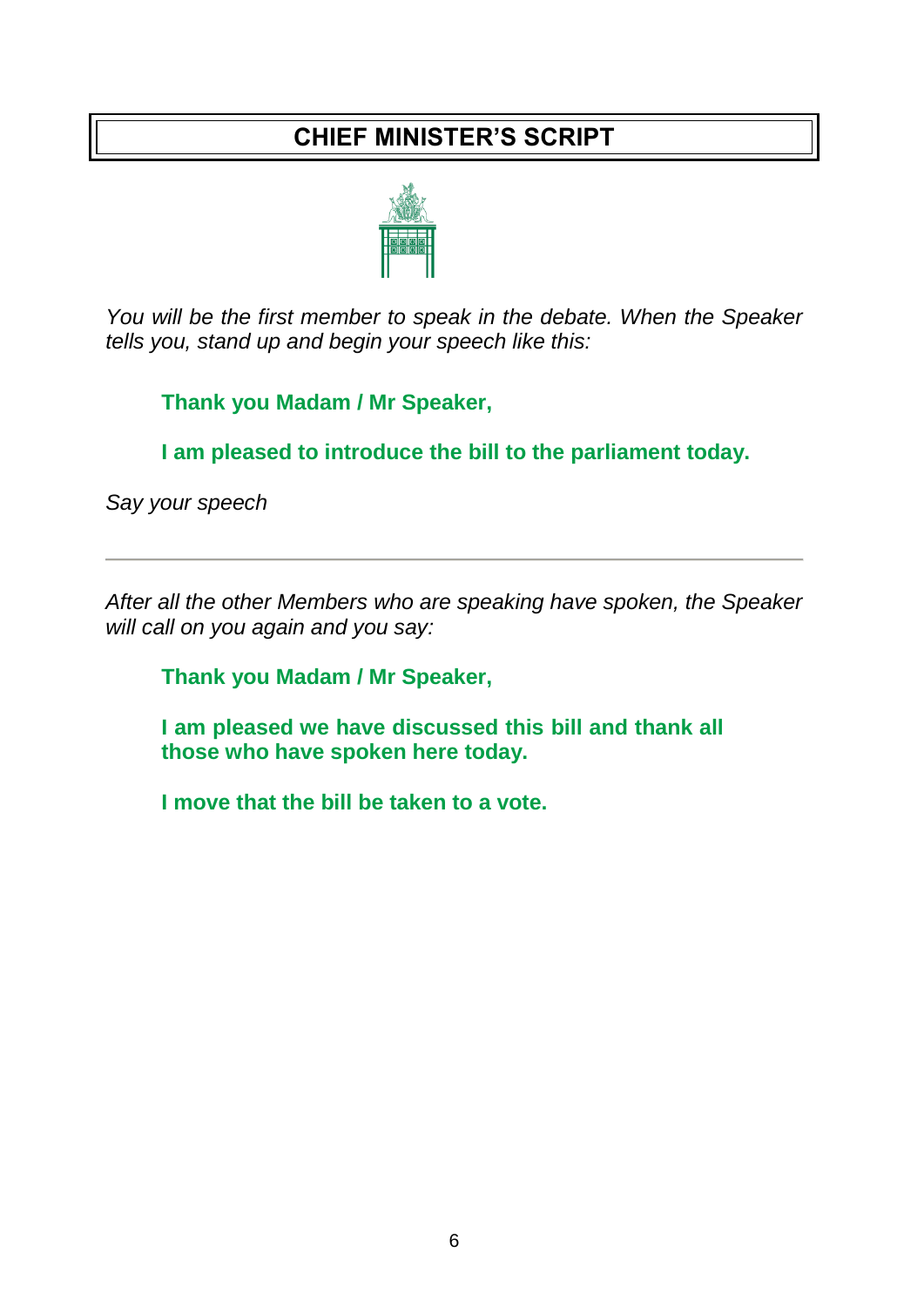#### **LEADER OF THE OPPOSITION'S SCRIPT**



*After the Ayes and Nos have been said and the Speaker has said "I think the Ayes have it",* 

*Stand up and say:* 

*(You don't have to wait for the Speaker to give you permission to speak)*

**Point of Order Madam / Mr Speaker!**

**I would like to call for a division.**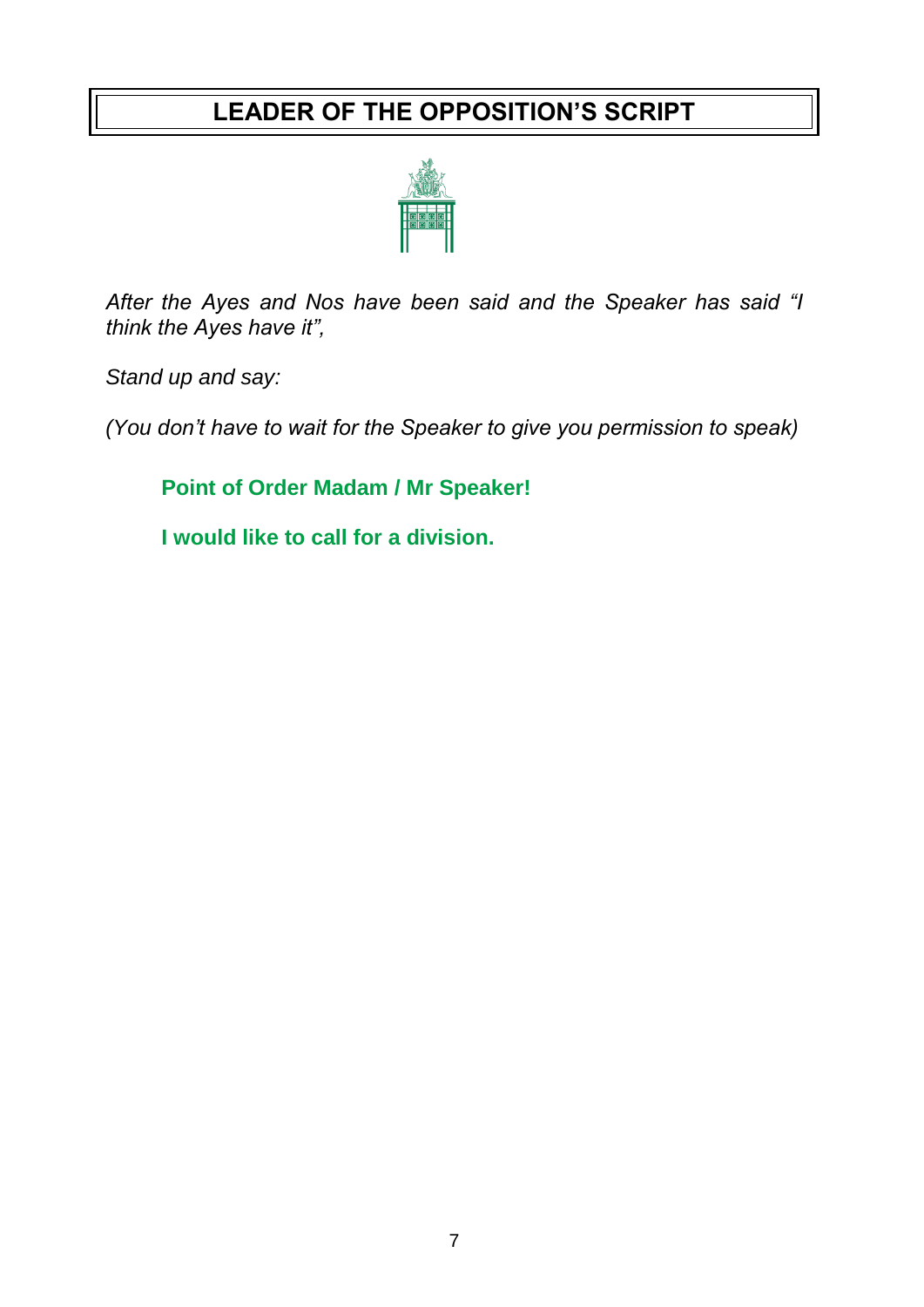#### **DEPUTY CLERK'S SCRIPT**



### **STANDING ORDERS**

#### **Order 1:**

*Members can only speak when the Speaker calls on them.*

#### **Order 2:**

*If members wish to speak, they must stand and wait for the Speaker to call on them.* 

### **Order 3:**

*All members must show respect to each other.*

### **Order 4:**

*Yelling and other bad behaviour will not be allowed in the Chamber.*

## **Order 5:**

*The Speaker will warn any members not behaving correctly. If there is more bad behaviour, the Speaker can send them out of the Chamber.*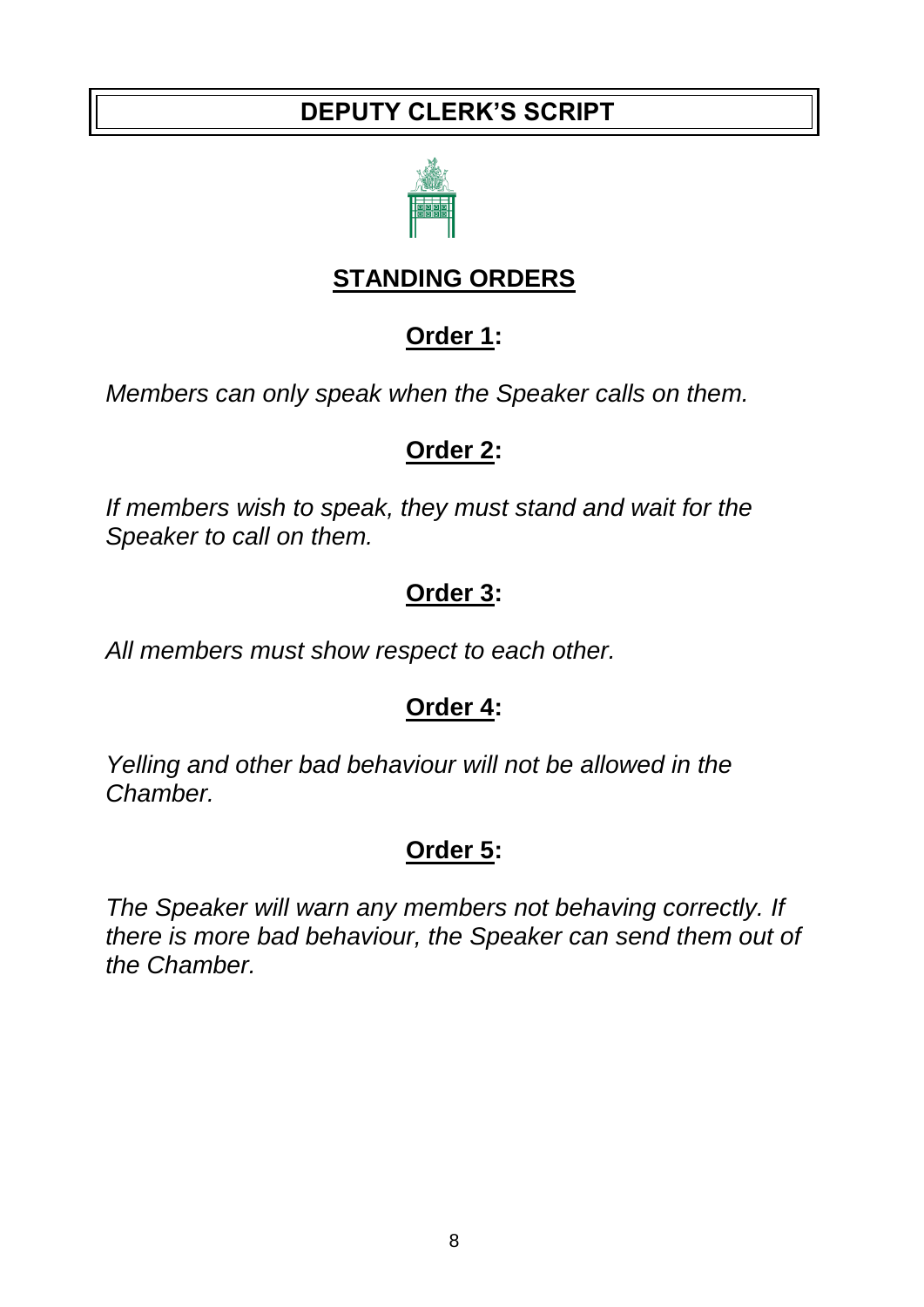#### **SERJEANT-AT-ARMS' SCRIPT**



*You will walk into the Chamber carrying the mace with the Speaker and Clerks behind you. When you get to where the desks start, you say:*

*Honourable Members*

*Madam / Mr Speaker*

*Then walk to the table. Stand and hold the mace on your shoulder until the Speaker says "sit down". Then you put the mace on the table.*

*Walk to your seat and sit down.*

*You may be required during the debate to remove members who have been sent out of the Chamber by the Speaker for bad behaviour.*